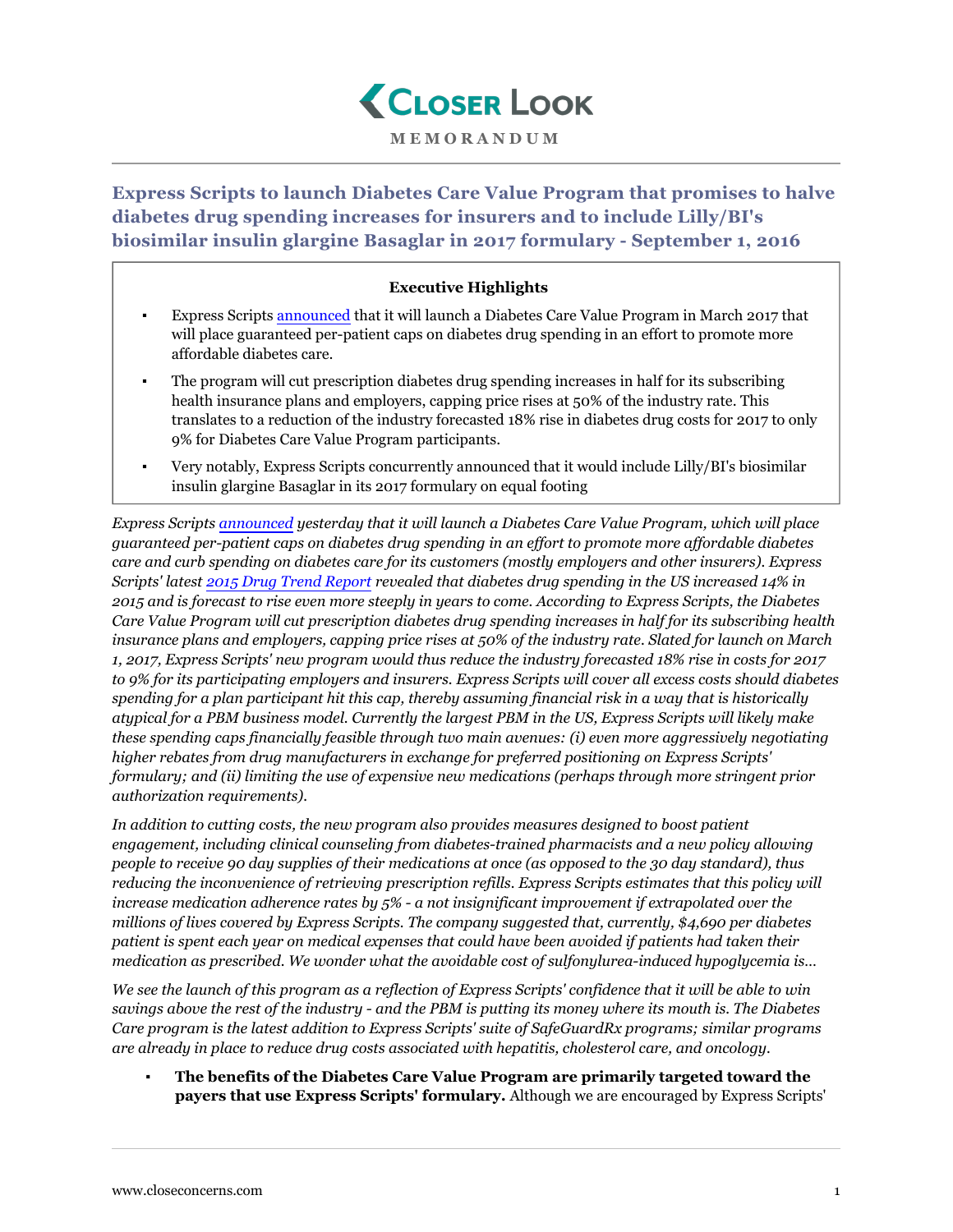efforts to reduce the costs of diabetes management, it is unclear how much of the savings from the program's 50% reduction in drug spending increases will actually be passed on to patients - and it's unclear what the short- and long-term impacts are on the patient in terms of the patient outcomes (health, financial, etc.). Express Scripts' per-patient spending caps pertain to costs incurred by a patient's insurance plan, which does not necessarily translate to caps on individual patients' co-pays or deductible responsibility. We hope that insurers will use their savings from the Diabetes Care Value Program to reduce costs for their members with diabetes, but we don't view this as extremely likely - we'd love to see more transparency on this front.

- **The Diabetes Care Value Program comes as part of a larger trend of specialized products for diabetes reimbursement.** In contrast to Express Scripts creation of a program for insurers, insurer Aetna unveiled a health insurance [plan](https://www.closeconcerns.com/knowledgebase/r/c617e2fc) last year directed specifically at people with diabetes. Aetna's Leap Diabetes program features low copays for primary care and diabetes-related care visits, free diabetes supplies, and financial incentives for members; however, the plans also come with copays for brandname drugs and for non-diabetes-related specialists as well as higher deductibles. Like Express Scripts, Aetna's plan similarly hopes to harness improved adherence and limitations on access to specialty drugs to promote diabetes cost savings. While Aetna's plan is directed toward patients, successful utilization of the plan would ultimately likely translate into greater cost savings for Aetna that for individual patients. Time will tell which approach proves most effective at lowering the high cost of diabetes care, but the ongoing creation of diverse diabetes reimbursement programs is an encouraging signal of widespread concern for the escalating costliness of this increasingly prevalent condition. Diabetes has continued to post the highest drug-spending of any non-specialty class, according to Express Scripts' [2015](http://lab.express-scripts.com/lab/drug-trend-report) and [2014](https://www.closeconcerns.com/knowledgebase/r/5acb6be2) Drug Trend Reports, and diabetes products account for more of the top ten highest per-member per-year (PMPY) spending drugs than any other class within the traditional therapy category.
- **The Diabetes Care Value Program will operate through a restricted network of preferred pharmacies.** Express Scripts has partnered with over 10,000 pharmacies, including Walgreens and 1,200 independent pharmacies where its 90-day supplies and clinical counseling programs will be available. Although this network is likely large enough to reach a significant proportion of patients (the inclusion of Walgreens is a big win!), it encompasses only  $\sim$ 20% of total pharmacies in the US. Enrolling a small number of pharmacies appears to be a strategic move for Express Scripts, as we imagine the company was able to negotiate a lower reimbursement rate in exchange for larger volumes of drugs. It remains unclear how many people with diabetes fall under the purview of Express Scripts' new program.
- **Very notably, Express Scripts concurrently announced that it would include both Sanofi's Lantus (insulin glargine) and its biosimilar counterpart Lilly/BI's Basaglar in its 2017 formulary.** This comes on the heels of CVS Health's recent decision to [exclude](https://www.closeconcerns.com/knowledgebase/r/0a4ded1c) Lantus (along with Sanofi's other basal insulin Toujeo [U300 insulin glargine]) from its formulary list - Express Scripts had reserved judgment on Basaglar's positioning at that point. Lantus has faced increasing competitive and pricing pressures since its patent expiry in early 2015 so CVS Health's formulary exclusion is not altogether surprising, although it is potentially very disruptive to patients as Lantus remains the unequivocal market leader within the basal insulin market, both in terms of value as measured by sales (64% as of 1Q16) and volume as measured by new-to-branch prescription (NBRx) market share (45% as of 1Q16). It will be interesting to see if Express Scripts' inclusion of Lantus will pay off; presumably Express Scripts is hoping to make itself more attractive to payers who want to avoid alienating their members with diabetes who are currently on Lantus and resistant to switching. Furthermore, by also including Basaglar, Express Scripts appears to be giving plan sponsors the option of transitioning to Lantus' biosimilar counterpart, depending on preference. Basaglar is also included in CVS Health's 2017 [formulary list,](https://www.closeconcerns.com/knowledgebase/r/ca4e478d) and is the only insulin glargine option - the exclusion of Lantus for the CVS formulary was a surprising given that there has been so little